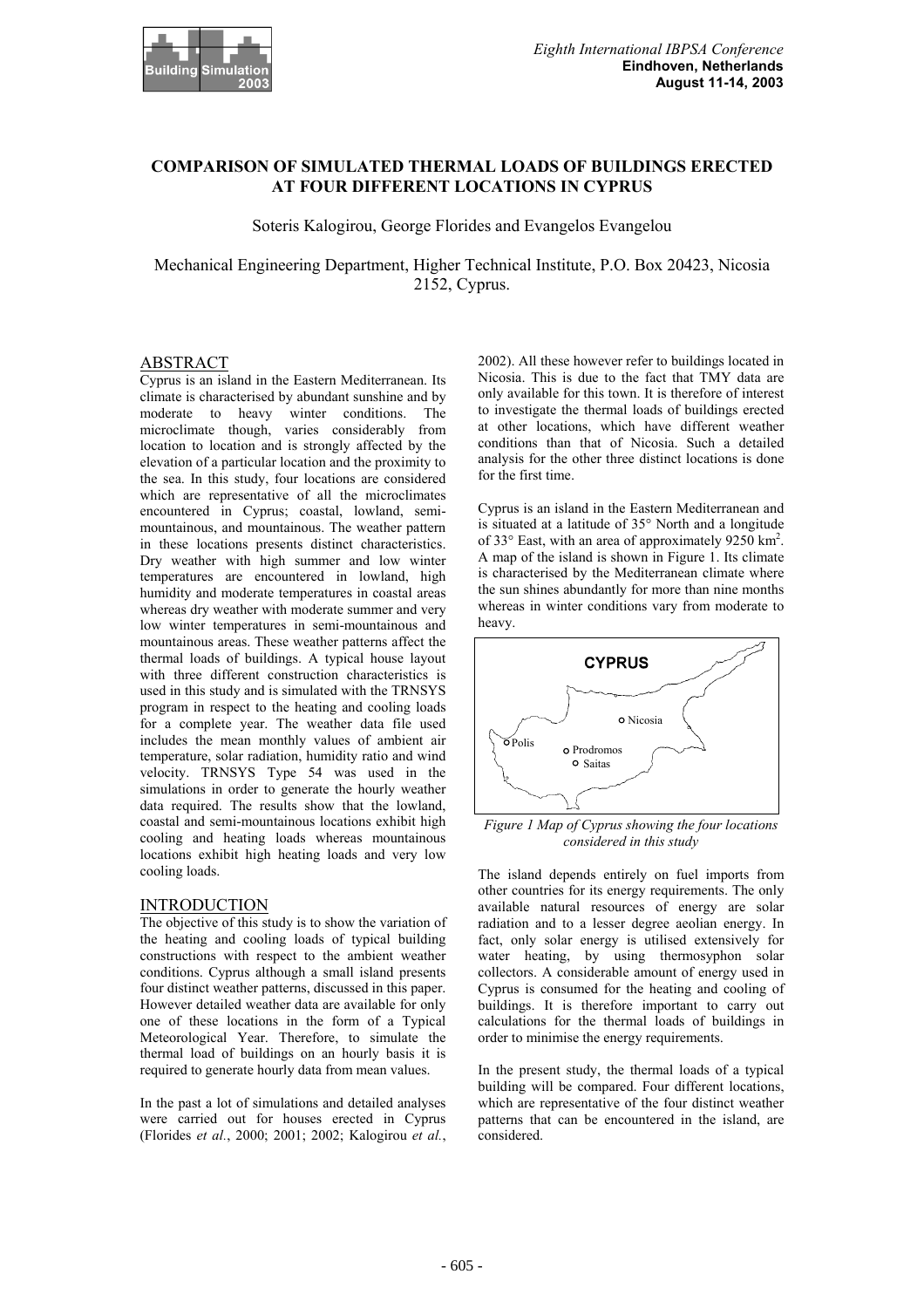# WEATHER DATA

The four locations considered in this study with their corresponding height above mean-sea-level (amsl) are:

- 1. Nicosia (Lowland), height: 160m amsl
- 2. Poli (Coast), height: 15m amsl
- 3. Saittas (Semi-mountain), height: 640m amsl
- 4. Prodromos (Mountain), height: 1380m amsl.

For the above four locations mean monthly values of ambient air temperature, solar radiation, humidity ratio and wind velocity are available. These values were recorded for a 20-year period by the Meteorological Services. A TMY type of data is available for only one location of the four, that of Nicosia. Tables  $1$  to 5, below give the mean weather data for the four locations as well as the mean values for Nicosia as estimated from the typical meteorological year file data (Table 2).

*Table 1 Monthly average weather data for Nicosia (h=160m amsl) from meteorological service* 

| Month     | ີ<br>Daily radiation | Mean dry bulb             | Mean wind        | $\tilde{}$<br>Humidity ratio (g of |
|-----------|----------------------|---------------------------|------------------|------------------------------------|
|           | (kJ/m <sup>2</sup> ) | temperature $(^{\circ}C)$ | velocity $(m/s)$ | moisture/kg dry air)               |
| January   | 8824                 | 10.0                      | 3.0              | 5.8                                |
| February  | 11452                | 10.3                      | 3.5              | 5.8                                |
| March     | 15901                | 12.4                      | 3.7              | 6.5                                |
| April     | 20801                | 17.1                      | 4.1              | 7.5                                |
| May       | 22889                | 21.2                      | 4.3              | 9.0                                |
| June      | 24984                | 25.6                      | 4.5              | 11.3                               |
| July      | 25225                | 28.4                      | 4.5              | 13.5                               |
| August    | 22568                | 28.1                      | 4.2              | 13.5                               |
| September | 18677                | 25.6                      | 3.8              | 12.5                               |
| October   | 13752                | 20.7                      | 3.3              | 9.8                                |
| November  | 10170                | 14.9                      | 2.9              | 9.8                                |
| December  | 8046                 | 11.6                      | 2.9              | 6.5                                |

*Table 2 Monthly average weather data for Nicosia estimated from data included in the TMY file* 

| Month     | Daily radiation      | Mean dry bulb<br>Mean wind |                  | Humidity ratio (g of |
|-----------|----------------------|----------------------------|------------------|----------------------|
|           | (kJ/m <sup>2</sup> ) | temperature $(^{\circ}C)$  | velocity $(m/s)$ | moisture/kg dry air) |
| January   | 8594                 | 9.9                        | 3.0              | 5.7                  |
| February  | 10543                | 9.6                        | 2.6              | 7.0                  |
| March     | 15561                | 11.5                       | 3.8              | 6.4                  |
| April     | 20280                | 17.0                       | 3.6              | 7.8                  |
| May       | 21019                | 19.8                       | 4.0              | 7.5                  |
| June      | 24600                | 26.0                       | 3.4              | 10.3                 |
| July      | 25432                | 28.9                       | 4.4              | 11.7                 |
| August    | 24120                | 27.8                       | 3.8              | 13.8                 |
| September | 17651                | 25.9                       | 3.6              | 12.2                 |
| October   | 14160                | 19.2                       | 2.5              | 9.0                  |
| November  | 9406                 | 15.1                       | 2.0              | 8.6                  |
| December  | 8280                 | 10.7                       | 2.4              | 7.2                  |

|  | Table 3 Monthly average weather data for Poli $(h=15m$ amsl) from meteorological service |  |  |  |
|--|------------------------------------------------------------------------------------------|--|--|--|
|--|------------------------------------------------------------------------------------------|--|--|--|

| Month     | Daily radiation      | Mean dry bulb<br>Mean wind |                  | Humidity ratio (g of    |
|-----------|----------------------|----------------------------|------------------|-------------------------|
|           | (kJ/m <sup>2</sup> ) | temperature $(^{\circ}C)$  | velocity $(m/s)$ | moisture/kg of dry air) |
| January   | 8834                 | 11.4                       | 3.1              | 6.3                     |
| February  | 11434                | 11.5                       | 3.3              | 6.3                     |
| March     | 15437                | 12.7                       | 3.0              | 6.8                     |
| April     | 19526                | 16.2                       | 2.9              | 8.3                     |
| May       | 22378                | 19.7                       | 3.0              | 9.5                     |
| June      | 24822                | 23.8                       | 3.1              | 11.5                    |
| July      | 24433                | 26.7                       | 3.1              | 13.0                    |
| August    | 22331                | 26.7                       | 3.0              | 13.8                    |
| September | 19037                | 24.5                       | 3.0              | 12.3                    |
| October   | 14022                | 20.6                       | 3.0              | 9.8                     |
| November  | 10177                | 16.2                       | 3.0              | 7.8                     |
| December  | 7834                 | 13.2                       | 3.0              | 6.5                     |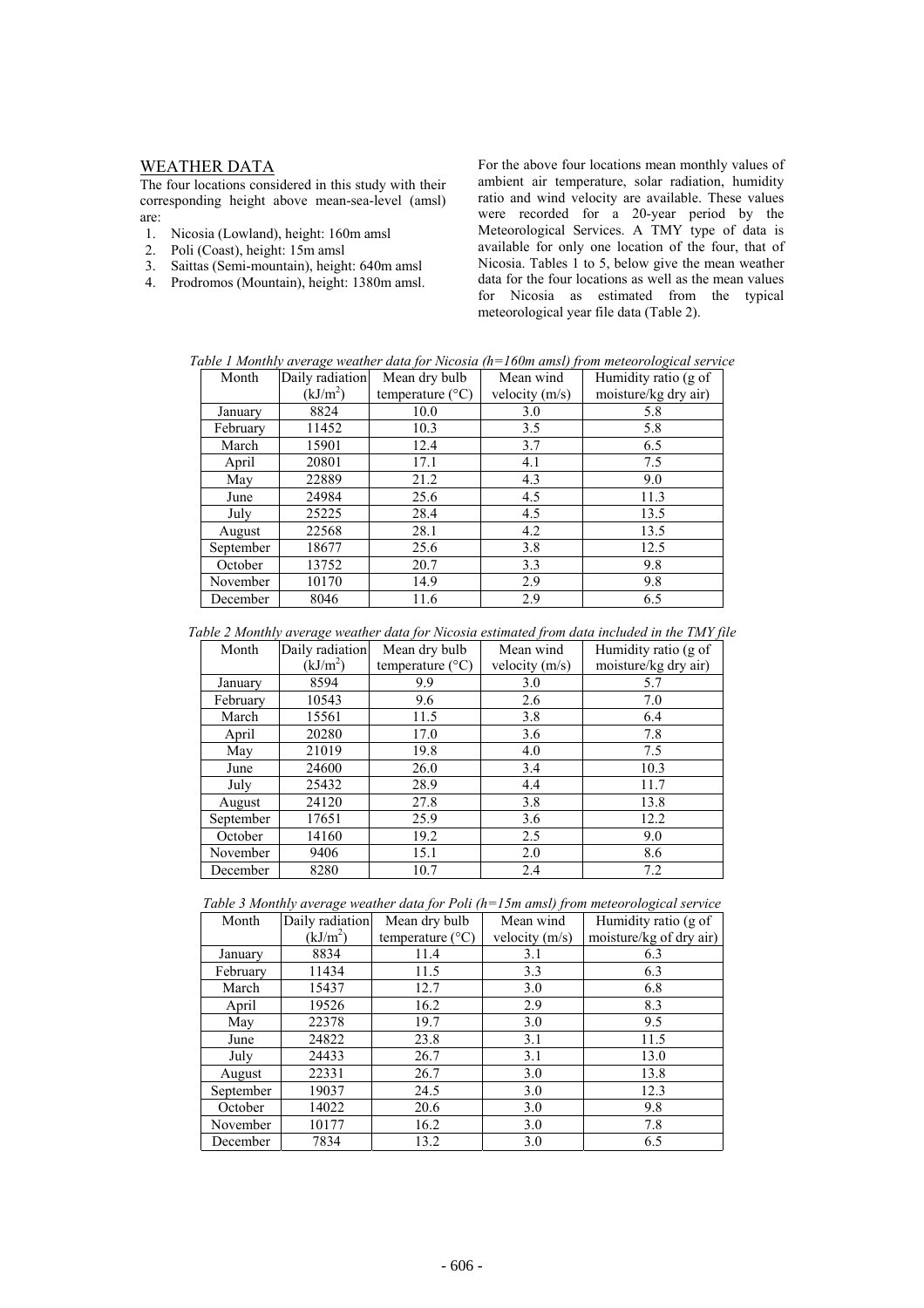| Month     | Daily radiation<br>Mean dry bulb |                           | Mean wind        | Humidity ratio (g of    |
|-----------|----------------------------------|---------------------------|------------------|-------------------------|
|           | (kJ/m <sup>2</sup> )             | temperature $(^{\circ}C)$ | velocity $(m/s)$ | moisture/kg of dry air) |
| January   | 7103                             | 8.2                       | 2.6              | 4.5                     |
| February  | 10519                            | 8.2                       | 2.8              | 4.3                     |
| March     | 14296                            | 10.2                      | 2.6              | 4.5                     |
| April     | 18821                            | 14.7                      | 2.5              | 5.0                     |
| May       | 21046                            | 19.5                      | 2.3              | 6.3                     |
| June      | 23360                            | 24                        | 2.3              | 7.3                     |
| July      | 23092                            | 26.8                      | 2.4              | 8.5                     |
| August    | 21449                            | 26.6                      | 2.3              | 8.8                     |
| September | 18716                            | 23.5                      | 2.2              | 7.3                     |
| October   | 13795                            | 19.8                      | 2.3              | 6.8                     |
| November  | 9148                             | 14.1                      | 2.3              | 5.5                     |
| December  | 6390                             | 9.9                       | 2.4              | 5.0                     |

*Table 4 Monthly average weather data for Saittas (h=640m amsl) from meteorological service* 

*Table 5 Monthly average weather data for Prodromos (h=1380m amsl) from meteorological service* 

| Month     | Daily radiation      | Mean dry bulb<br>Mean wind |                  | Humidity ratio (g of    |
|-----------|----------------------|----------------------------|------------------|-------------------------|
|           | (kJ/m <sup>2</sup> ) | temperature $(^{\circ}C)$  | velocity $(m/s)$ | moisture/kg of dry air) |
| January   | 6577                 | 2.7                        | 2.8              | 3.5                     |
| February  | 8500                 | 2.5                        | 2.8              | 3.5                     |
| March     | 12208                | 5.1                        | 2.6              | 3.8                     |
| April     | 17006                | 10.3                       | 2.5              | 4.3                     |
| May       | 18292                | 14.2                       | 2.4              | 5.0                     |
| June      | 20732                | 18.5                       | 2.2              | 6.0                     |
| July      | 20952                | 21.7                       | 2.1              | 6.5                     |
| August    | 19966                | 21.2                       | 2.0              | 6.0                     |
| September | 17064                | 18.4                       | 2.1              | 5.8                     |
| October   | 11653                | 12.9                       | 2.3              | 5.3                     |
| November  | 8237                 | 8.0                        | 2.3              | 4.5                     |
| December  | 6163                 | 4.5                        | 2.6              | 4.0                     |

Both the data presented in Tables 1 and 2 refer to the town of Nicosia. Table 1 presents the mean weather data, obtained from the meteorological service and Table 2 those estimated from the TMY. By comparing the values in these two tables it can be seen that the various monthly values are rather similar. Greater differences concern the values of humidity ratio.

In Nicosia, the capital of Cyprus, temperatures vary between 10°C and 15°C during winter whereas in summer temperatures often exceed 40°C. The annual average wind velocity is 3.7m/s.

In Poli, a coastal city located southwest of Cyprus, temperatures are moderate both in summer and winter compared to Nicosia. The humidity levels are high and the annual average wind velocity is 3m/s.

Saittas is situated at Troodos range. Temperatures are moderate in summer and low in winter. Humidity values are within acceptable limits and the annual average wind velocity is 2.4m/s.

Prodromos is also located at Troodos range but much higher compared to Saittas. Severe conditions are experienced in winter with temperatures down to -10°C in some cases. Humidity levels are within acceptable limits and wind velocities are 2.4m/s on the average.

The selection of typical weather conditions for a given location is very crucial in computer simulations for performance predictions and has led various investigators either to use observational data of long periods or to select a particular year, which appears to be typical from several years of data. Typical meteorological file is only available for Nicosia. This was generated from hourly measurements, of solar irradiance (global and diffuse on a horizontal surface, ambient temperature, wind speed and direction, and humidity ratio). The recorded data refer to a sevenyear period, from 1986 to 1992 using the Filkenstein – Schafer statistical method (Petrakis *et al.*, 1998). The measurements were performed by the Meteorological Service of the Ministry of Agriculture, Natural Resources and Environment of Cyprus, at the Athalassa region, an area very close to the town of Nicosia. Athalassa is at a latitude of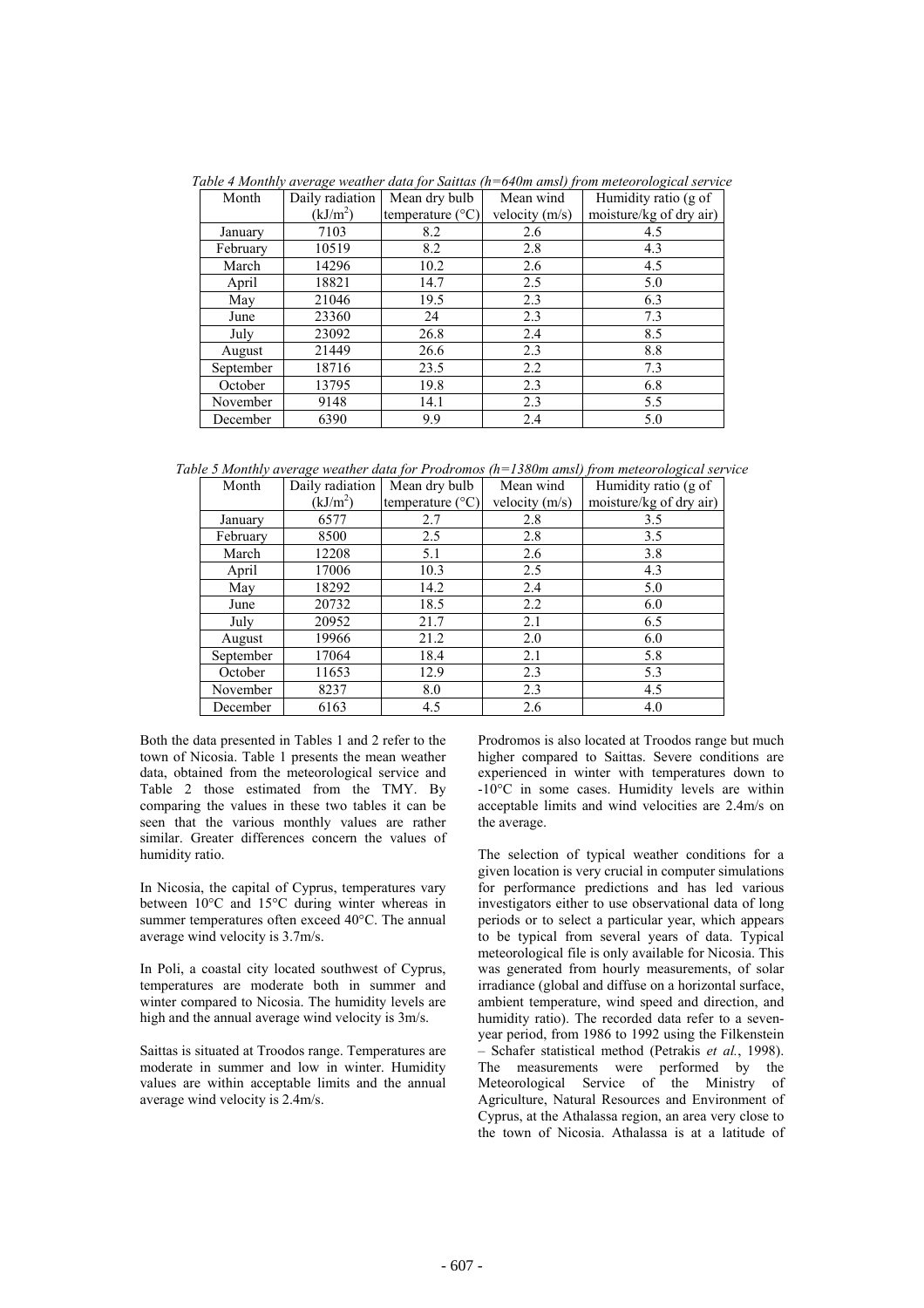35°09', longitude 33°24' and 162 m high above the mean sea level.

For the modelling of the buildings the TRNSYS program was used (Klein *et al.*, 1996). TRNSYS runs through hourly values of various weather parameters included in a typical meteorological year (TMY) file or data generated within the program by a special routine (Type 54) estimated from mean monthly weather data. The results thus obtained can be used to determine the hourly load of buildings throughout the year, thus the annual energy use and the maximum load for equipment selection.

#### DESCRIPTION OF BUILDINGS

TRNSYS model 19 is used in order to simulate the temperature variation observed within a model house. The model house illustrated in Figure 2 has a floor area of  $196 \text{ m}^2$  and consists of four identical external walls, 14 m long by 3 m high, with a total window opening of  $5.2m^2$  in each wall. The window area is approximately equal to the area that a typical house would have, but instead of considering a number of single windows on each wall, only one double glazed window is considered. The model house is further divided into four identical zones and the partition walls are considered as walls separating the four zones.

Details of the input parameters required to model the typical house shown in Figure 2 are given in Florides *et al.* (2000).

Three different construction cases were considered one with no insulation one with insulated roof and walls and one with light construction and insulation. Details of the construction cases are indicated in Table 6.

The loads of the above constructions are analysed in respect to the monthly cooling and heating loads for keeping the house temperature at 25°C during summer and 21°C during winter.

## WEATHER DATA GENERATOR

TRNSYS Type 54 is the weather data generator. This component is used for the generation of hourly weather data when the monthly average values of solar radiation, humidity ratio and wind velocity are

given. The aim, is to generate typical data for a single year similar to those of a Typical Meteorological Year. TRNSYS can then be used for load estimations for any location for which standard yearly average weather statistics are known.



*Figure 2. Model house.* 

Type 54 component requires a data file with the monthly average radiation, humidity and temperature values. It is possible within TRNSYS to add new data for specific locations. Any number of locations can be entered into the data file.

Radiation is often described as a dimensionless form called the clearness index, which is the ratio of the total radiation on a horizontal surface to the extraterrestrial global solar radiation on a horizontal surface at the same time. The instantaneous values can be integrated into any time period. Hourly values of clearness index for each day of the month are calculated from the daily clearness index cumulative distribution function. A correlation is used to approximate the distribution as a function of the monthly clearness index. To determine the order in which the days should occur a sequence is used by

*Table 6. Details of the construction cases.* 

|      |                                         | <u>of the condition diction can</u>             |
|------|-----------------------------------------|-------------------------------------------------|
| Case | Wall type                               | Roof type                                       |
|      | Single wall, hollow brick 0.2 m         | Flat non-insulated roof, constructed from fair- |
| A    | and 0.02 m plaster on each side         | faced 0.15 m heavy- weight concrete             |
|      | Double-wall, 0.1 m hollow brick,        | Flat insulated roof, fair-faced 0.15 m heavy    |
| B    | 0.02 m plaster on each side and a       | weight concrete, 0.05 m polystyrene insulation, |
|      | layer of 0.05 m polystyrene             | 0.07 m screed and 0.004 m asphalt covered with  |
|      | insulation in between                   | aluminum paint of 0.55 solar absorptivity       |
|      | $0.1$ m face brick, $0.1$ m insulation, | Clay tile, 0.01 m felt and membrane, 0.1 m      |
|      | $0.025$ m wood                          | insulation and 0.025 m wood                     |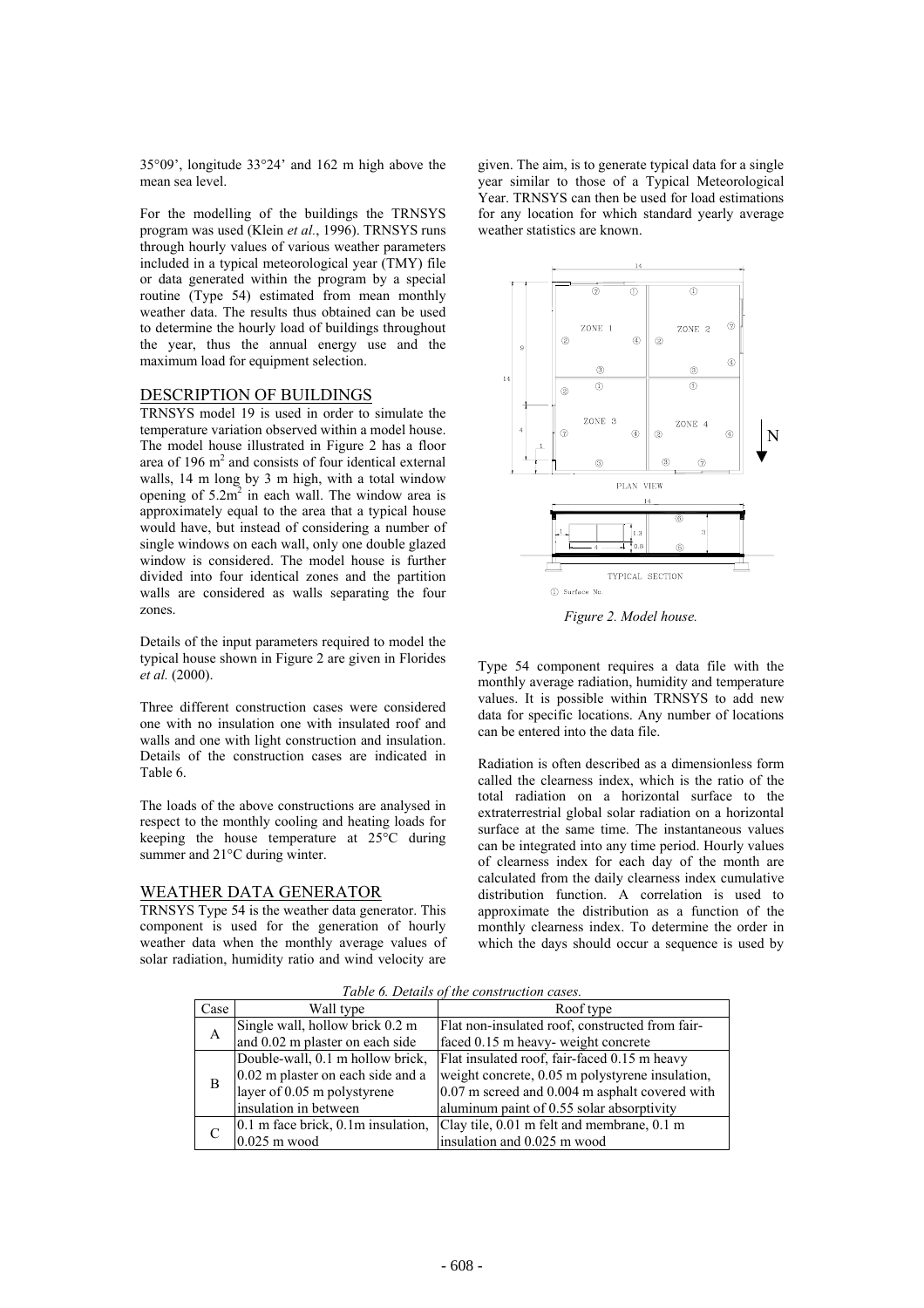assigning integers 1 to 31 to the 31 daily clearness index values obtained from the distribution. The sequence consists of the integers 1 to 31, ordered such that when the daily clearness index values corresponding to the integers are placed in that order, the appropriate daily clearness index autocorrelation is reproduced. A similar process is used for the other weather variables. More details of the weather data generator model are given in Knight *et al.* (1991).

Other additional parameters required by the Type 54 model are the hourly radiation correction which is suitable for systems non-sensitive to hourly autocorrelation of radiation data. When the radiation values are summed, the daily total of the generated radiation is not necessarily equal to the "target" daily radiation value. Over a month, these discrepancies tend to average out.

For the temperature a stochastic model is used in which the hourly values are determined from a second order autoregressive model. In this model 24 hourly monthly-average dry bulb temperature values are computed, and the hourly deviations from these average values are then calculated with a second order autoregressive model (SOAM). The coefficients in the SOAM have constant values. To ensure the correct monthly-average dry bulb temperature value, the entire month's hourly values are generated on the first hour of the month. A month average value is computed from the hourly values and compared to the input monthly-average value; the hourly values are then adjusted by adding the difference to each hourly temperature. This model represents better the hourly autocorrelation structure of the dry bulb temperatures; however, it does not always generate temperature data with correct daily autocorrelation and daily distribution.

The relative humidity model is actually a dewpoint temperature model. The input humidity ratios are converted to monthly average dewpoint temperatures. Daily-average dewpoint temperatures are obtained from a normal distribution and ordered according to a "sequence". A special algorithm is used to determine the dewpoint depressions at the hours corresponding to the maximum and minimum dry bulb temperature each day. Hourly dewpoint depressions are computed by linearly interpolating between the dewpoint depressions at the minimum and maximum dry bulb temperatures. Dewpoint temperatures and relative humidities are calculated from the dewpoint depressions (Degelman, 1976).

#### RESULTS AND DISCUSSION

Simulation results for the three construction cases of the houses considered are given in this section. Initially the load estimated by running TRNSYS with the TMY data and Type 54 generated data from mean weather conditions (Table 1) is compared. This comparison which refers to buildings of case B is shown in Figures 3 and 4 for the cooling and heating loads respectively. As can be seen the correlation coefficient is acceptable for the case of the cooling load but is low for the case of the heating load. It should be noted that the accuracy of heating and cooling loads which were estimated inherently reflect the differences of all the weather parameters included in the weather files used in simulations. Some large variations, were expected as the weather data were completely different. What is of more importance here is the agreement in the total annual load.



*Figure 3 Comparison between cooling load estimated with TMY data and Type 54 generated data from mean monthly values-Building case B.*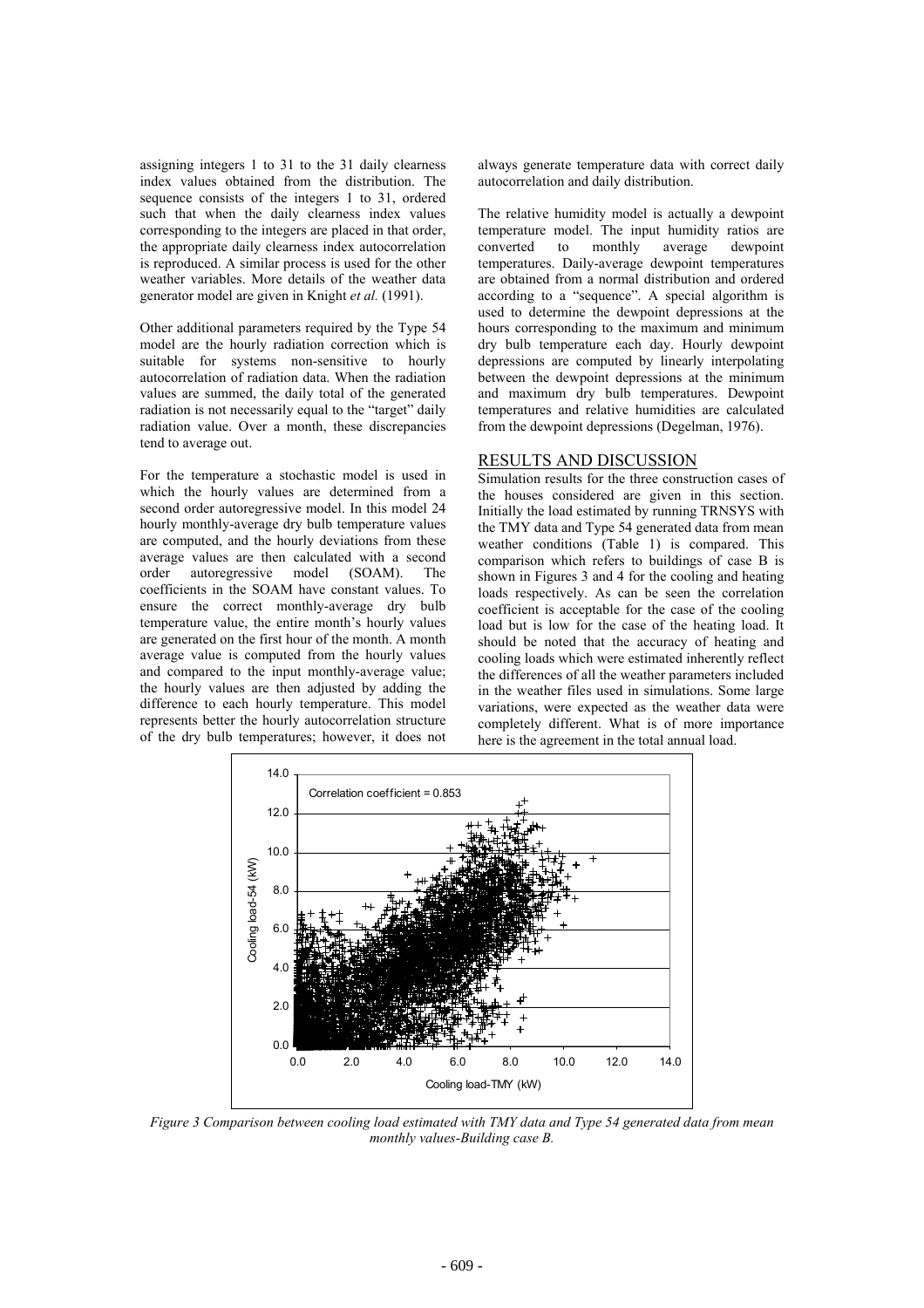

*Figure 4 Comparison between heating load estimated with TMY data and Type 54 generated data from mean monthly values-Building case B.* 

Comparison between the results obtained by running TRNSYS, with TMY and hourly values generated with Type 54 from mean monthly data obtained from the TMY file (Table 2), for the annual cooling and heating loads are shown in Tables 7 and 8 respectively. As can be seen the bigger differences occur for the annual heating load. The loads obtained from the Type 54 are greater than the TMY estimated ones whereas the difference of the cooling loads is smaller.

*Table 7. Comparison between TMY and Type 54 generated data from TMY for the annual cooling load*

|              | ivuu    |        |        |
|--------------|---------|--------|--------|
| Weather file | Case A  | Case B | Case C |
| used         |         |        |        |
| <b>TMY</b>   | 42398   | 21732  | 21058  |
| 54-TMY       | 42208   | 20840  | 20151  |
| Absolute     |         |        |        |
| difference   | 190     | 892    | 907    |
| % difference | $-0.45$ |        | -43    |

*Table 8. Comparison between TMY and Type 54 generated data from TMY for the annual heating* 

| load         |        |        |        |  |  |  |
|--------------|--------|--------|--------|--|--|--|
| Weather file | Case A | Case B | Case C |  |  |  |
| used         |        |        |        |  |  |  |
| <b>TMY</b>   | 16012  | 3480   | 2880   |  |  |  |
| 54-TMY       | 17485  | 4303   | 3671   |  |  |  |
| Absolute     |        |        |        |  |  |  |
| difference   | 1473   | 823    | 791    |  |  |  |
| % difference | 92     | 23.6   | 27.5   |  |  |  |

The greater percentage differences observed in the case of the heating load is due to the relatively small numbers that are compared. This can be seen from the values of the absolute differences which are similar in most cases but give much smaller percentage difference in the case of the cooling load.

A similar comparison for the TMY data and Type 54 generated data from mean values obtained from the meteorological service (shown in Table 1) for the two cases is shown in Tables 9 and 10.

*Table 9. Comparison between TMY and Type 54 generated data for the annual cooling load* 

| Weather file | Case A | Case B  | Case C  |  |  |
|--------------|--------|---------|---------|--|--|
| used         |        |         |         |  |  |
| TMY          | 42398  | 21732   | 21058   |  |  |
| 54-Nicosia   | 41654  | 21764   | 21216   |  |  |
| Absolute     |        |         |         |  |  |
| difference   | 744    | 32      | 158     |  |  |
| % difference | $-1.8$ | $-0.15$ | $-0.75$ |  |  |

*Table 10. Comparison between TMY and Type 54 generated data for the annual heating load* 

|              | $\zeta$ cheralca aana jor inc annual neutrig toutu |        |        |  |  |  |
|--------------|----------------------------------------------------|--------|--------|--|--|--|
| Weather file | Case A                                             | Case B | Case C |  |  |  |
| used         |                                                    |        |        |  |  |  |
| <b>TMY</b>   | 16012                                              | 3480   | 2880   |  |  |  |
| 54-Nicosia   | 16382                                              | 3876   | 3362   |  |  |  |
| Absolute     |                                                    |        |        |  |  |  |
| difference   | 370                                                | 396    | 482    |  |  |  |
| % difference | 2.3                                                | 114    | 16.7   |  |  |  |

The percentage differences presented in Tables 9 and 10 are similar, or even better, to the percentage differences given between the TMY and the Type 54 generated weather data obtained from the TMY hourly values, presented in Tables 7 and 8. The above analysis proves the adequacy of the weather data produced by the Type 54 Weather Data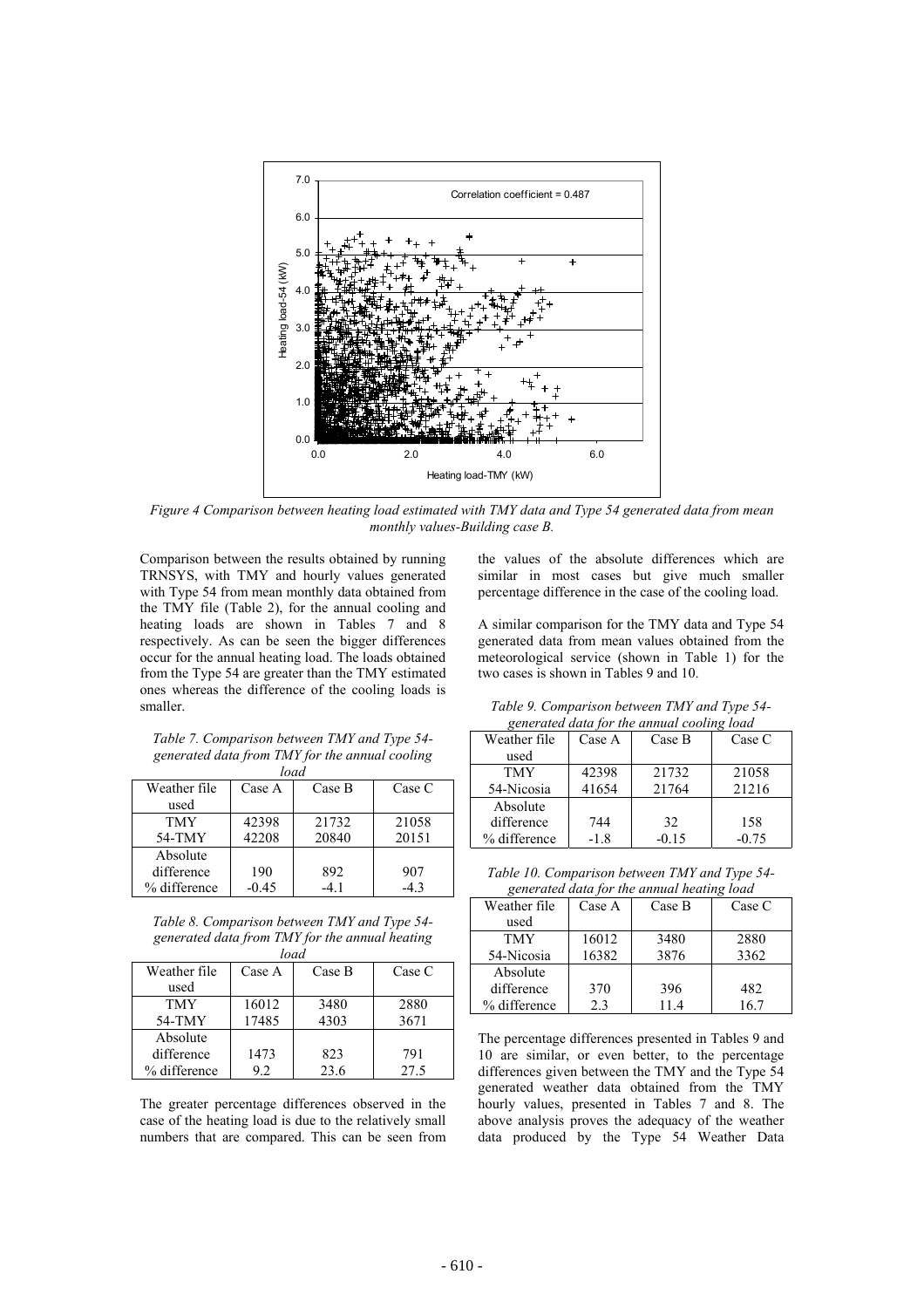Generator. It can therefore be concluded that the Type54-generated weather data can be used with a degree of confidence to estimate the thermal loads of buildings in the other three locations where TMY data are not available.

The annual results for Nicosia and the other three locations considered using Type 54 generated data from mean monthly values obtained from the meteorological service are shown in Table 11.

As can be seen in the mountainous locations (Prodromos) the need for cooling is less than half than the rest of the locations considered. All the other three locations, lowland (Nicosia), coastal (Polis) and semi-mountainous (Saitas) have very similar cooling requirements with the actual load decreasing with altitude. The reverse is true for the heating load where the lowland and coastal areas benefit from a very mild climate whereas the heating requirement in

the mountains is more than three times that of the coastal and lowland locations.

Insulation also plays a major role in the loads of buildings and its effect can be evaluated from the results presented in Table 11. As can be seen the insulated (Case B) and light construction (Case C) houses have very similar loads and are much lower than the non-insulated house (Casee A). Insulation is important in all locations considered especially for the summer time in lowland and coastal locations and for wintertime in semi-mountainous and mountainous locations.

A monthly analysis of the cooling and heating loads estimated with Type 54, for the four locations is shown in Table 12 and 13 for the building cases A and B respectively. The respective loads for the building case C is very similar to those of case B and therefore are not presented here.

*Table 11 Annual thermal loads obtained from simulations* 

| Tuble 11 Annual thermal louds boldined from simulations |                     |        |        |                     |        |        |
|---------------------------------------------------------|---------------------|--------|--------|---------------------|--------|--------|
| Location                                                | Cooling loads (kWh) |        |        | Heating loads (kWh) |        |        |
|                                                         | Case A              | Case B | Case C | Case A              | Case B | Case C |
| <b>Nicosia</b>                                          | 41654               | 21764  | 21216  | 16382               | 3876   | 3362   |
| Poli                                                    | 41735               | 20071  | 19511  | 13292               | 2655   | 2386   |
| <b>Saitas</b>                                           | 40714               | 16887  | 15770  | 22177               | 6288   | 5160   |
| Prodromos                                               | 20879               | 7439   | 7508   | 47144               | 16428  | 13505  |

|  |  | Table 12 Monthly cooling loads in kWh for the building cases A and B erected in the three locations considered. |
|--|--|-----------------------------------------------------------------------------------------------------------------|
|--|--|-----------------------------------------------------------------------------------------------------------------|

| Month      | Nicosia-A | Nicosia-B | Polis-A | Polis-B | Saitas-A | Saitas-B |       | Prodromos-A Prodromos-B |
|------------|-----------|-----------|---------|---------|----------|----------|-------|-------------------------|
| <b>JAN</b> | 134.5     | 54.1      | 184.7   | 93      | 54.7     | 9.7      | 51.8  | $\Omega$                |
| <b>FEB</b> | 86.8      | 15.8      | 131.2   | 32.8    | 59.4     | 1.8      | 0     | 0                       |
| <b>MAR</b> | 437.3     | 94.8      | 590.6   | 119.7   | 338.7    | 11.1     | 105   | 0                       |
| <b>APR</b> | 2052      | 900.5     | 2246    | 858.1   | 1896     | 538.3    | 853.8 | 136                     |
| <b>MAY</b> | 3958      | 1987      | 4050    | 1784    | 4211     | 1557     | 1577  | 314.4                   |
| <b>JUN</b> | 6996      | 3519      | 6926    | 3163    | 7343     | 2951     | 3967  | 1422                    |
| JUL        | 9295      | 4835      | 8934    | 4254    | 9000     | 3839     | 5541  | 2202                    |
| AUG        | 8713      | 4639      | 8548    | 4241    | 8558     | 3767     | 5140  | 2051                    |
| <b>SEP</b> | 6364      | 3478      | 6250    | 3249    | 5979     | 2672     | 3142  | 1240                    |
| <b>OCT</b> | 2560      | 1613      | 2725    | 1645    | 2587     | 1296     | 437.2 | 61                      |
| <b>NOV</b> | 808.7     | 525.2     | 863.7   | 510.8   | 560.7    | 220.7    | 98.4  | 10.6                    |
| <b>DEC</b> | 249.2     | 101.8     | 285.3   | 120.6   | 128      | 24.2     | 17.2  | 1.3                     |
| Year       | 41654     | 21764     | 41735   | 20071   | 40714    | 16887    | 20879 | 7439                    |

|  |  |  |  |  |  | Table 13 Monthly heating loads in kWh for the building cases A and B erected in the three locations considered. |  |
|--|--|--|--|--|--|-----------------------------------------------------------------------------------------------------------------|--|
|  |  |  |  |  |  |                                                                                                                 |  |

| Month      | Nicosia-A | Nicosia-B | Polis-A | Polis-B | Saitas-A | Saitas-B |       | Prodromos-A   Prodromos-B |
|------------|-----------|-----------|---------|---------|----------|----------|-------|---------------------------|
| <b>JAN</b> | 4539      | 1436      | 3717    | 1089    | 5961     | 2074     | 10070 | 4041                      |
| <b>FEB</b> | 3500      | 941.9     | 2751    | 614.9   | 4681     | 1524     | 8855  | 3528                      |
| <b>MAR</b> | 2157      | 302.6     | 1832    | 199.2   | 3101     | 712.6    | 6765  | 2479                      |
| <b>APR</b> | 631.6     | 13.6      | 675.7   | 19.5    | 1078     | 104.8    | 2954  | 821.3                     |
| <b>MAY</b> | 73.2      |           | 98.4    |         | 109      | 74.3     | 1141  | 98.2                      |
| <b>JUN</b> | 23.9      |           | 55.6    | 0       | 66.2     | $\Omega$ | 598.5 | 108.8                     |
| JUL        |           |           | 0       |         |          | 0        | 4.4   | 0.3                       |
| AUG        |           |           |         |         |          |          | 47.5  |                           |
| <b>SEP</b> | 12.1      |           | 17.7    |         | 45.5     |          | 402.0 | 12                        |
| <b>OCT</b> | 41.7      | 44.7      | 36.7    | 0       | 80.5     | 2.4      | 1948  | 240.5                     |
| <b>NOV</b> | 1631      | 192.2     | 1170    | 80      | 2066     | 350.1    | 5467  | 1773                      |
| <b>DEC</b> | 3772      | 989.3     | 2939    | 652.3   | 4991     | 1520     | 8890  | 3326                      |
| Year       | 16382     | 3876      | 13292   | 2655    | 22177    | 6288     | 47144 | 16428                     |